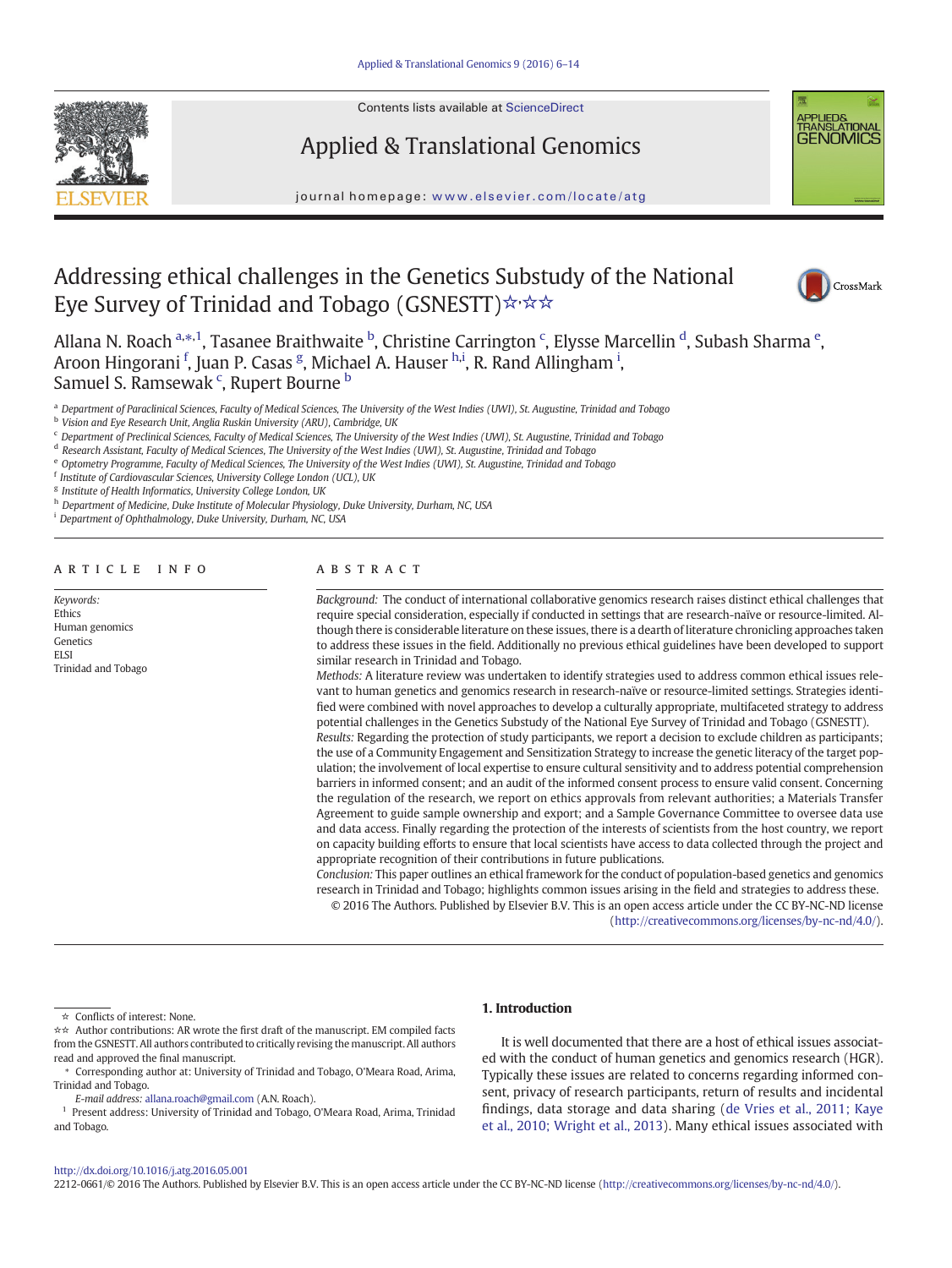HGR are particularly heightened when these projects are international collaborations involving research-naïve or resource-limited settings [\(de Vries et al., 2011](#page-8-0)).

In these settings, there is an overall concern about the lack of capacity of the host countries to conduct and lead the research themselves as well as the lack of well-trained ethics review committees and regulatory agencies ([Chanda-Kapata et al., 2015](#page-8-0); Roach, 2015). There are also corresponding concerns about the need for project designs to take into account cultural beliefs and practices of the host community, the degree of exposure (and education) of the community with respect to genetics and the true potential of the project to yield benefits to the host country ([Ramsay et al., 2014; de Vries et al., 2015\)](#page-8-0). Issues related to the appropriateness of informed consent models, maintaining the privacy and confidentiality of study participants, and disclosure of findings including incidental findings and obligations to family members take center stage [\(McGuire and Beskow, 2010; Kaye et al., 2010;](#page-8-0) [Ramsay et al., 2014; de Vries et al., 2015; Chanda-Kapata et al., 2015](#page-8-0)). Additionally, given the social and economic contexts of many of the target populations there are underlying concerns about potential stigmatization and discrimination, especially since most countries lack legislation to protect against this type of harm ([WHO, 2002; Foster and](#page-8-0) [Sharp, 2006](#page-8-0)). Other key issues in these settings include the sharing of samples and data across different jurisdictions ([Chanda-Kapata et al.,](#page-8-0) [2015](#page-8-0)).

These ethical issues have been categorized into three main classes: protecting the interests of research populations; regulating human genomics research; and protecting the interests of scientists in the developing world [\(de Vries et al., 2011](#page-8-0)). While the literature contains extensive discussion of these ethical issues, there are fewer articles chronicling approaches taken to address these issues in the field. Additionally, articles providing information about the approaches used in the field have been limited to research conducted on the African continent. There is a paucity of literature specific to the Caribbean Basin. This article attempts to bridge this gap by reporting on measures taken to address key ethical challenges in the Genetics Substudy of the National Eye Survey of Trinidad and Tobago (GSNESTT).

# 1.1. The context and rationale for a National Eye Survey of Trinidad and Tobago (NESTT)

An estimated 32.4 million people worldwide are blind and 191 million are moderately or severely visually impaired [\(Bourne et al., 2013](#page-8-0)). Given the high prevalence of numerous risk factors for eye disease and vision loss in the population ([Chadee et al., 2013; Cawich et al.,](#page-8-0) [2014; Pan American Health Organisation, 2013](#page-8-0)), in particular diabetes mellitus, local eye care professionals and local government thought it was necessary to gather data on the prevalence, causes and risk factors of vision loss in Trinidad and Tobago (TT). As such the National Eye Survey of Trinidad and Tobago (NESTT) was conceptualized (see Box 1). The aim of the study was to generate an evidence base to inform policies and health service development to reduce the burden of avoidable vision loss in the population. This study was funded primarily by the local Ministry of Health (MOH), and was delivered through an academic collaboration between the University of the West Indies (UWI) and Anglia Ruskin University (ARU) in the United Kingdom.

### 1.2. The rationale behind the Genetics Substudy of the NESTT (GSNESTT)

In recent years, multiple studies have explored the genetic epidemiology of eye disease and have greatly advanced understanding of how and why diseases develop in different populations ([Li et al., 2015;](#page-8-0) [Bailey et al., 2016](#page-8-0)). Given the reportedly high burden of eye disease in Trinidad and Tobago, coupled with the supporting scientific literature highlighting the presence of genetic risk factors in populations with high burdens of eye disease, the study team felt that the data collected in the main study would be inadequate to investigate genetic and

#### Box 1

Description of the National Eye Survey of Trinidad and Tobago (NESTT).

The National Eye Survey of Trinidad and Tobago (NESTT) (September 2013–November 2014) was a nationally-representative, population based epidemiological survey to determine the prevalence, causes and risk factors for vision loss in the population aged 5 years and above in Trinidad and Tobago. Randomized multistage sampling, using probability proportionate to size methods, was used to select approximately 10,000 individuals in 120 geographical clusters. Participants had a basic vision assessment and interview in their communities. Everyone aged 40 years and above, and those aged 5 to 39 years with vision impairment or diabetes mellitus, were invited for comprehensive medical and ophthalmic assessment in regional clinics. The clinical examination included ocular photography, biometry and optical coherence tomography of the anterior and posterior segments.

environmental factors contributing to the reportedly high burden of eye disease in Trinidad and Tobago.

Further considering that the majority of recent studies on the genetic epidemiology of eye diseases have focused on Caucasian and Asian populations, and it was unclear whether the population of TT possessed a unique set of genetic variants, which might influence disease susceptibility and the effectiveness of specific treatments. To address these concerns, the Genetics Substudy of NESTT (GSNESTT) was designed (see Box 2).

#### 1.3. The rationale for developing an ethical framework for GSNESTT

Trinidad and Tobago (TT) is the most industrialized nation in the Caribbean, with low unemployment rates and high literacy rates. It was removed from the OECD list of developing countries in 2011, and in 2015 the nation was ranked as a "High Income" country by the World Bank. Despite these positive socioeconomic indicators, several considerations relating to the sociocultural context of TT made the ethical issues associated with the GSNESTT worthy of special attention.

Firstly, the GSNESTT was the first genetics/genomics study conducted in TT that included a nationally-representative population sample. The stakeholders (academic and government) were therefore conscious of the fact that this study would impact the landscape for other similar studies in the country. Specifically, it was acknowledged that the way

#### Box 2

Description of the Genetics Substudy of the NESTT (GSNESTT).

The Genetics Substudy of the NESTT (GSNESTT) (August 2014– June 2015) aimed to create a research database of clinically-well characterized individuals to investigate genetic and environmental factors associated with vision loss and blindness in Trinidad and Tobago, including cardiovascular diseases. The GSNESTT involved the collection of saliva samples from volunteers, aged 18 years old and above, who completed a comprehensive ophthalmic and medical assessment in the main NESTT epidemiological survey. Samples were transported from the field for temporary storage at the University of the West Indies, and were shipped to Duke University Biobank in the USA for DNA extraction and storage. Future research utilizing this research database will include Genome Wide Association Studies.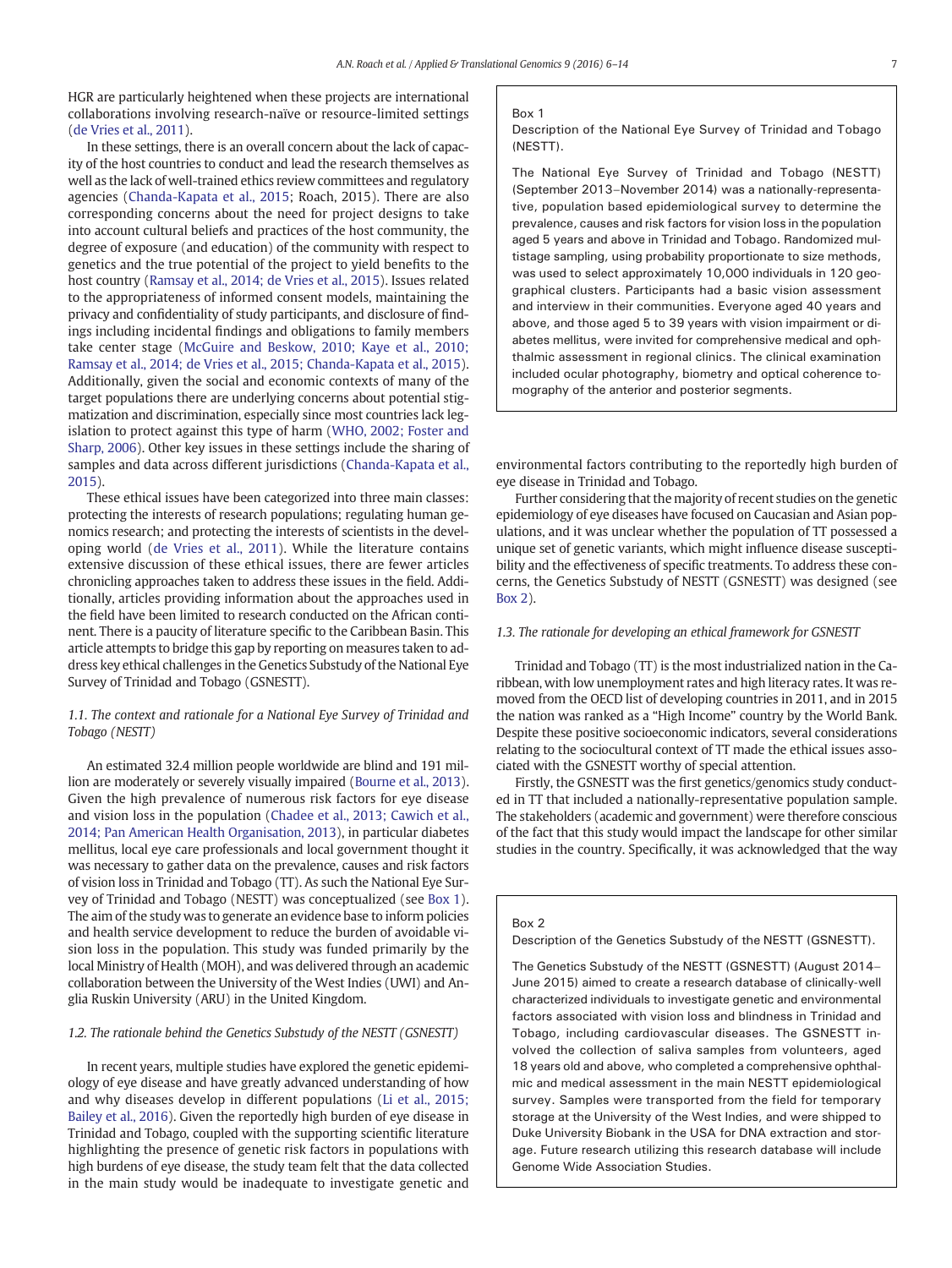in which the study was perceived by the public could impact public trust towards genetics or genomics research; that the tools and procedures created for the GSNESTT could serve as a benchmark for similar studies; and that the knowledge gained from this study could inform policies to regulate future human genetics research in Trinidad and Tobago.

Secondly, a major concern was the paucity of data on genetic literacy and attitudes towards genetic and genomic research of the general population in TT. There was also limited data on the capacity of local research ethics committees to adequately evaluate genetics and genomics research proposals. This meant that cultural nuances that may have affected participant participation in the GSNESTT were unclear and questions about the capacity of the participants to comprehend the implications of their participation in the study were raised.

Thirdly, there was an absence of dedicated bioethics (or research ethics) training programs at the local universities and a lack of legislation in the country to regulate HGR or use of genetic data. Furthermore, NESTT planned to transfer genetic data abroad on account of inadequate capacity for long term secure storage of DNA in country, and a lack of automated facilities for DNA extraction and whole genome analysis. Taken together these raised issues about the ability of TT to protect participants from possible discrimination as well as regulate the secondary use of participant data once they left local shores.

A final consideration was the fact that the study was funded by the local government. Stakeholders felt that the use of public funding implied an expectation of direct and immediate benefit to the population. This was a source of major concern as the team understood that the benefits of GSNESTT may not be immediately apparent. Therefore, at the outset it was decided that since the study was publicly funded and the country had more pressing public health concerns, budget allowance would only be made for the collection of tissue samples. To facilitate storage and DNA extraction, an academic collaboration was established with a highly reputed genomics center in the United States at no cost, and the team agreed that external grants would be sought for genomic analyses. Also, in light of the logistical issues of collecting blood samples, saliva was chosen as the preferred source of genetic information.

Given these observations, the team recognized that TT may be considered research-naive with regard to genetics and genomics research and therefore it was necessary to build into the GSNESTT mechanisms to address possible ethical challenges that could be faced in the field. As a result, a review of the literature was conducted to identify strategies and practices commonly employed by other similar studies.

### 2. Methods

A review of the literature on ethical issues associated with genetics and genomics research in developing countries, research-naïve or resource-limited settings published up to October 31, 2013 was conducted using Pubmed (National Library of Medicine). The search was constructed to identify primary studies and 'experiences' on approaches used to address ethical issues in international collaborative HGR projects. Articles providing an overview on specific ethical issues were accessed as long as they also included practical recommendations. Thus, although there is a wealth of information on ethical issues related to genetics and genomics research, many published papers were not considered relevant for this analysis. [Fig. 1](#page-3-0) outlines the process of selection of articles for this literature review. Through this process, eleven (11) articles of relevance to the development of an ethical framework in this study were identified (see [Table 1\)](#page-3-0).

The process of data extraction involved a critical review of the selected articles to identify the following information: type of primary study; ethical issues identified; strategies and rationale underlying strategies used to address the ethical challenges. Particular attention was given to discussions related to issues of informed consent, secondary data use, transfer of data across borders, and the treatment of incidental findings. Using the tripartite classification for ethical issues in human genomics research conducted in less developed countries [\(de Vries](#page-8-0) [et al., 2011](#page-8-0)), the main ethical issues identified in the literature were grouped into the following categories: i) protecting the interests of research populations; ii) regulating human genomics research; and iii) protecting the interests of scientists in the developing world. The strategies presented in the articles addressing ethical issues in these areas were identified and tabulated (see [Table 2](#page-4-0)).

Using strategies reported from other studies or suggested in the literature, the study team developed a comprehensive ethical approach to guide the GSNESTT in the following eight key areas: 1) fair selection of study participants; 2) community engagement and sensitization; 3) ensuring valid informed consent; 4) assuring the quality of the informed consent process; 5) acquiring necessary ethics approvals; 6) regulating the transfer of data across borders; 7) regulating the secondary use of data; and 8) capacity-building in TT. Finally, the GSNESTT ethical framework was assessed to ensure adherence to general international guidelines on the ethical conduct of human subjects' research (see [Table 3](#page-6-0)).

### 3. Results

#### 3.1. Developing an ethical framework to guide the GSNESTT

Drawing from all the literature, the following multifaceted strategy was developed to guide the GSNESTT.

#### 3.1.1. Protecting the interests of research populations

3.1.1.1. Fair selection of study participants. Recruitment for NESTT utilized multi-stage, randomized, cluster sampling, with probability proportionate to size methods. This gave each person aged 5 years and above in the non-institutionalized population of TT an equal chance of being selected for inclusion in the study. At the outset, the study team decided that although participation by children had the potential to offer additional advances in understanding developmental eye conditions, the GSNESTT would not include children as participants. Despite the ethical approaches presented in the literature informing the inclusion of children in HGR ([de Vries et al., 2011](#page-8-0)), the research team recognized that this would introduce complex ethical issues, particularly with respect to informed consent.

3.1.1.2. Community engagement and sensitization. Protecting the interests of research participants through the engagement of the community was paramount. Consistent with the literature, key stakeholders were identified and engaged. These included professional societies, advocacy and patient groups, governmental and non-governmental organizations, and academic institutions, many of whom had been engaged prior to the start of the main epidemiological study. Careful consideration was also taken to develop a Community Engagement and Sensitization Strategy (CESS) to provide essential guidance for the engagement and sensitization of stakeholders involved in the GSNESTT.

Under the guidance of the Communications Department in the Ministry of Health, an official soft launch was held for the GSNESTT, followed by a major media campaign – both approaches mentioned in [Chokshi](#page-8-0) [et al. \(2007\)](#page-8-0). Given the lack of data regarding the genetic literacy of the population of TT, a key element of the media campaign was to increase basic education in genetics, and raise awareness about the purpose and nature of the study. Articles were published in the local newspapers and the university's newsletter providing basic information on genetic terminologies and concepts, as well as highlighting major ethical issues in genetics/genomics research ([Carrington and Roach, 2014; Roach,](#page-8-0) [2014](#page-8-0)). Radio and television interviews were held with key members of the NESTT research team, in which the study was introduced and basic information about genetics and genetics/genomics research discussed in relation to eye disease. Additionally a Facebook page was used to provide engagement via social media. A scientific forum on a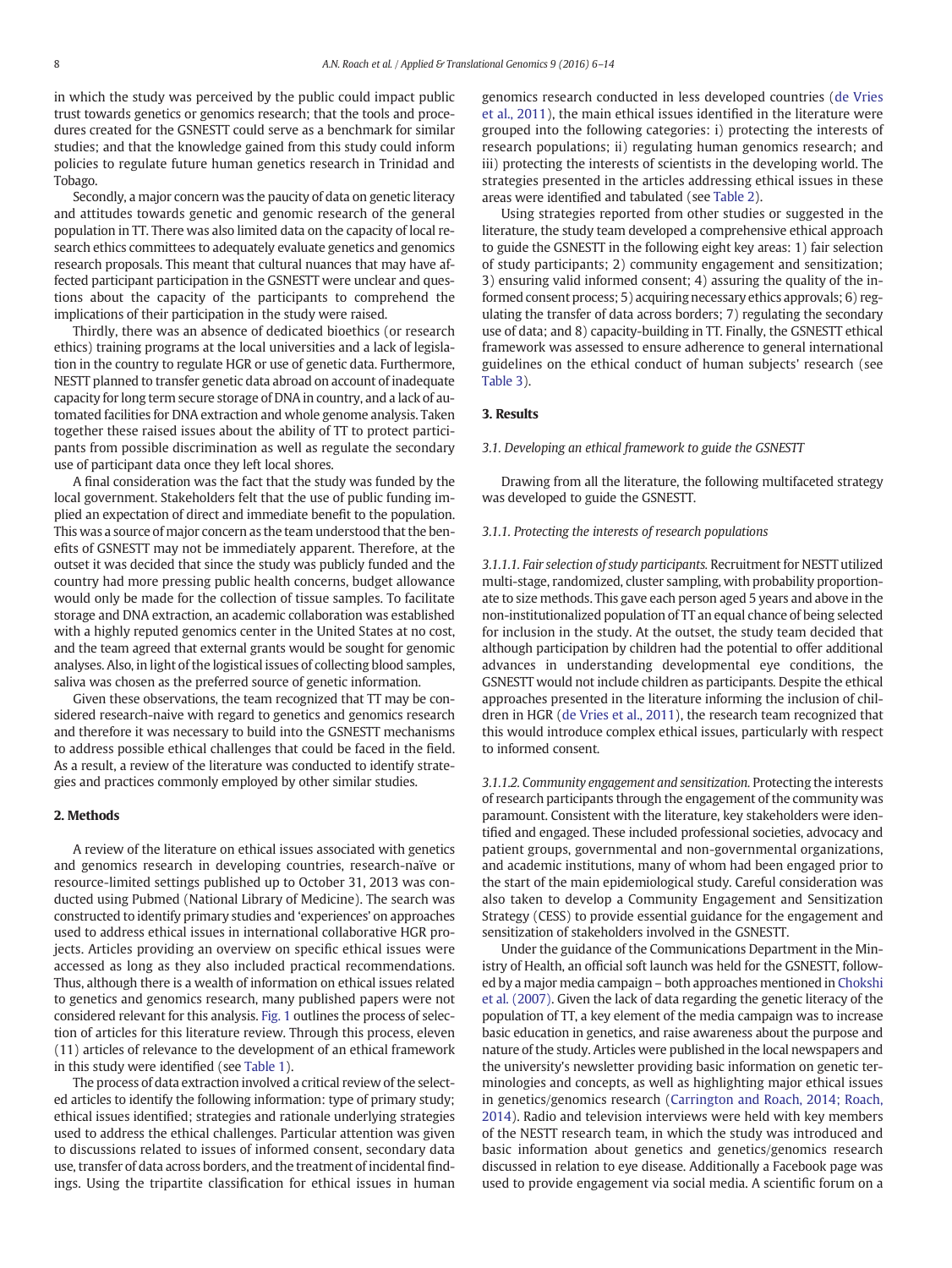<span id="page-3-0"></span>

Fig. 1. Process of selection of articles for the development of the GSNESTT Framework.

related topic was also organized to improve genetic education, and to reduce any fear and mistrust in the scientific community and general population.

In line with the reports by [de Vries et al. \(2011\)](#page-8-0) and [Tindana et al.](#page-8-0) [\(2012\),](#page-8-0) the engagement activities were shaped by the characteristics of the target population. The communities targeted were highly diverse,

#### Table 1

Identified articles including approaches to address ethical challenges associated with genetics and genomics research in developing countries or resourced strapped nations.

| Identified articles                                                                                                                                                                                                                  | Justification for inclusion                              |
|--------------------------------------------------------------------------------------------------------------------------------------------------------------------------------------------------------------------------------------|----------------------------------------------------------|
| Caulfield T, McGuire AL, Cho M, et al. Research Ethics Recommendations for Whole-Genome Research:<br>Consensus Statement. PLoS Biology. 2008;6(3):e73.                                                                               | Overview with recommendations                            |
| Chokshi DA, Parker M, Kwiatkowski DP. Data sharing and intellectual property in a genomic epidemiology network:<br>policies for large-scale research collaboration. Bulletin of the World health Organization. 2006 May;84(5):382-7. | Practical Experience MalariaGEN                          |
| Chokshi DA, Thera MA, Parker M, et al. Valid Consent for Genomic Epidemiology in Developing Countries.<br>PLoS Medicine, 2007;4(4):e95.                                                                                              | Overview practical experiences various<br>studies Africa |
| De Vries J, Bull SJ, Doumbo O, et al. Ethical issues in human genomics research in developing countries.<br>BMC Medical Ethics. 2011:12:5.                                                                                           | Practical Experience MalariaGEN                          |
| Kaye J, Boddington P, de Vries J, Hawkins N, Melham K. Ethical implications of the use of whole genome methods in<br>medical research. European Journal of Human Genetics. 2010;18(4):398-403.                                       | Overview with recommendations                            |
| McGuire AL, Beskow LM, Informed Consent in Genomics and Genetic research, Annual review of genomics and<br>human genetics, 2010;11:361-381.                                                                                          | Overview with recommendations                            |
| McGuire AL, Caulfield T, Cho MK, Research ethics and the challenge of whole-genome sequencing.<br>Nature reviews Genetics. 2008;9(2):152-156.                                                                                        | Overview with recommendations                            |
| Parker M, Bull SJ, de Vries J, Agbenyega T, Doumbo OK, Kwiatkowski DP (2009) Ethical Data Release in<br>Genome-Wide Association Studies in Developing Countries. PLoS Med 6(11): e1000143.                                           | Practical Experience MalariaGEN                          |
| Staunton C and Moodley K. Challenges in biobank governance in Sub-Saharan Africa. BMC Medical Ethics 2013, 14:35.                                                                                                                    | Overview H3Africa                                        |
| Tindana P, Bull S, Amenga-Etego L, et al. Seeking consent to genetic and genomic research in a rural Ghanaian setting:<br>A qualitative study of the MalariaGEN experience. BMC Medical Ethics. 2012;13:15.                          | Practical Experience MalariaGEN                          |
| Wright GE, Koornhof PG, Adeyemo AA, Tiffin N. Ethical and legal implications of whole genome and whole exome<br>sequencing in African populations. BMC Medical Ethics. 2013;14:21.                                                   | Practical Experience H3Africa Consortium                 |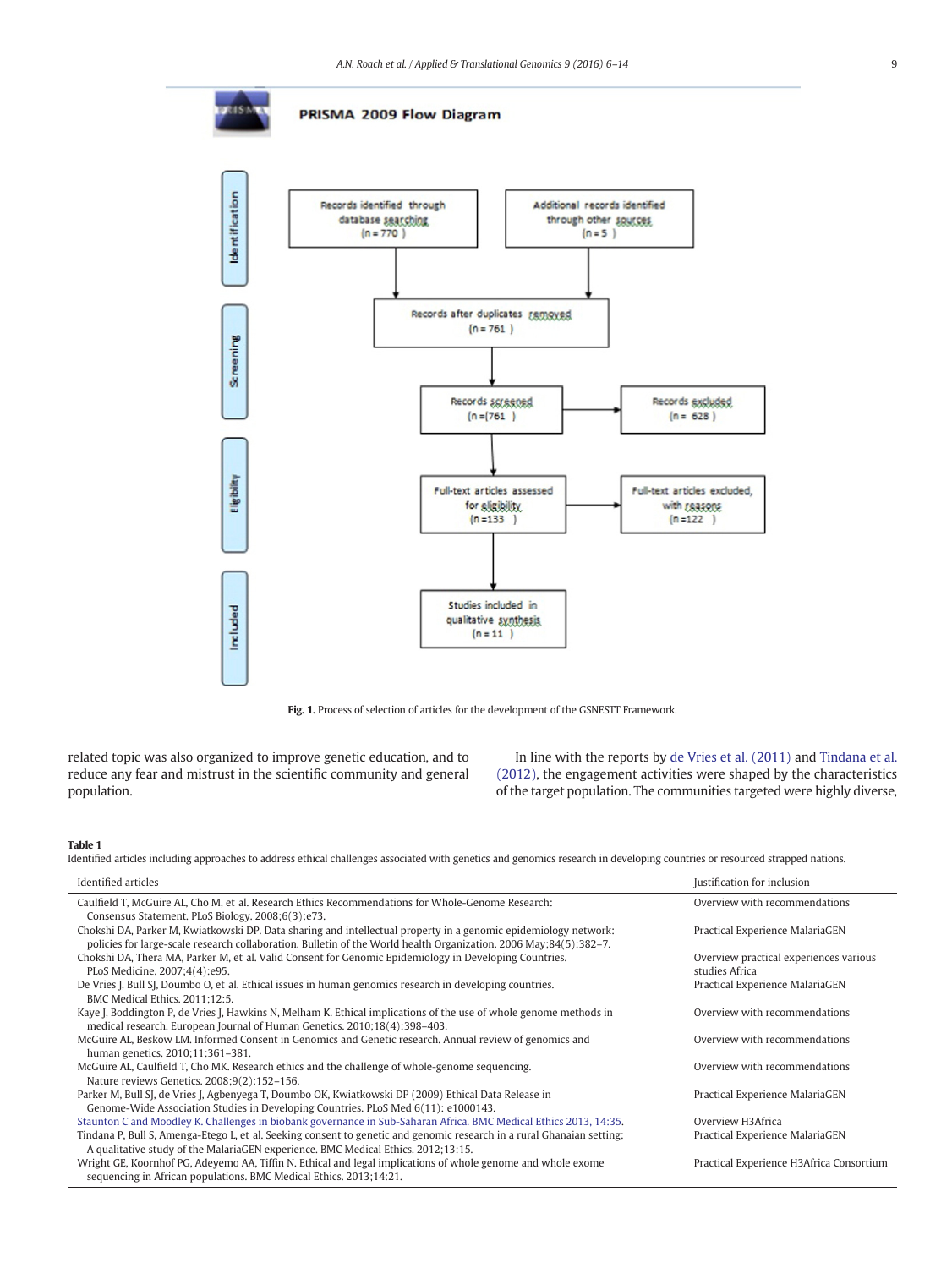# <span id="page-4-0"></span>Table 2

Approaches used to address ethical issues in genomics research the field.

| <b>APPROACH</b><br><b>REFERENCE</b><br><b>ETHICAL ISSUE</b><br>A. Protecting the interests of research Participants<br>Fair selection of study participants<br>1)<br>i. Issues related to involvement of children<br>Development of specific protocols for children<br>Choksi et al (2007)<br>de Vries et al (2011)<br>eg assess competence on case by case basis<br>Community Engagement and Sensitization<br>2)<br>i. Community Engagement<br>Model of engagement consistent with community processes<br>Tindana et al (2012)<br>Ad hoc community engagement initiatives<br>de Vries et al $(2011)$<br><b>Community Meetings</b><br>Tindana et al (2012)<br><b>Community Advisory Groups</b><br>Wright et al (2013)<br>Official ceremony<br>Choksi et al (2007)<br>ii. Improvement of genetic literacy/<br>Tailored to local setting eg videos,<br>Choksi et al (2007)<br>community education in genetics<br>announcements, audio etc<br>Ensuring valid informed consent<br>i. Participant comprehension: linguistic<br>Using local language or culturally relevant<br>Choksi et al (2007)<br>and cultural barriers<br>descriptive to explain complex concepts like<br>de Vries et al (2011)<br>"genetics" and "genomics"<br>Wright et al (2013)<br>Tindana et al (2012)<br>McGuire et al (2008)<br>ii. Informing participant about complex<br>Collaborative approach towards development of<br>de Vries et al (2011)<br>issues, eg: potential loss of identity,<br>informed consent document.<br>incidental findings and group<br>stigmatization<br>Candid discussion in consenting process and<br>Choksi et al (2007)<br>Inclusion in consent form<br>Caufield et al (2008)<br>Wright et al (2013)<br>Tindana et al (2012)<br>McGuire et al<br>(2010)<br>McGuire et al<br>Need for legislation/relevant guiding policy e.g.<br>(2008)<br>return of results policy<br>Kaye et al (2010)<br>Wright et al (2013)<br>de Vries et al (2011)<br>iii. Challenges in administering consent<br>Training of field workers and discussion of<br>possible different scenarios eg emergency<br>Tindana et al (2012)<br>situations<br>Repeat during study (and assess) that provision<br>iv. Reducing inducement that may arise<br>Choksi et al (2007)<br>from offering medical care<br>of care is not contingent on participation<br>Assuring the quality of the informed consent process<br>i. Ensuring validity/assuring quality of consent<br>Assessments in the field<br>Tindana et al (2012)<br><b>B.</b> Regulating human genomics research | Selected approaches used in the field to address ethical challenges associated with international collaborative genetics and genomics research |  |  |  |  |  |
|------------------------------------------------------------------------------------------------------------------------------------------------------------------------------------------------------------------------------------------------------------------------------------------------------------------------------------------------------------------------------------------------------------------------------------------------------------------------------------------------------------------------------------------------------------------------------------------------------------------------------------------------------------------------------------------------------------------------------------------------------------------------------------------------------------------------------------------------------------------------------------------------------------------------------------------------------------------------------------------------------------------------------------------------------------------------------------------------------------------------------------------------------------------------------------------------------------------------------------------------------------------------------------------------------------------------------------------------------------------------------------------------------------------------------------------------------------------------------------------------------------------------------------------------------------------------------------------------------------------------------------------------------------------------------------------------------------------------------------------------------------------------------------------------------------------------------------------------------------------------------------------------------------------------------------------------------------------------------------------------------------------------------------------------------------------------------------------------------------------------------------------------------------------------------------------------------------------------------------------------------------------------------------------------------------------------------------------------------------------------------------------------------------------------------------------------------------------------------------------------------------------------------------------|------------------------------------------------------------------------------------------------------------------------------------------------|--|--|--|--|--|
|                                                                                                                                                                                                                                                                                                                                                                                                                                                                                                                                                                                                                                                                                                                                                                                                                                                                                                                                                                                                                                                                                                                                                                                                                                                                                                                                                                                                                                                                                                                                                                                                                                                                                                                                                                                                                                                                                                                                                                                                                                                                                                                                                                                                                                                                                                                                                                                                                                                                                                                                          |                                                                                                                                                |  |  |  |  |  |
|                                                                                                                                                                                                                                                                                                                                                                                                                                                                                                                                                                                                                                                                                                                                                                                                                                                                                                                                                                                                                                                                                                                                                                                                                                                                                                                                                                                                                                                                                                                                                                                                                                                                                                                                                                                                                                                                                                                                                                                                                                                                                                                                                                                                                                                                                                                                                                                                                                                                                                                                          |                                                                                                                                                |  |  |  |  |  |
|                                                                                                                                                                                                                                                                                                                                                                                                                                                                                                                                                                                                                                                                                                                                                                                                                                                                                                                                                                                                                                                                                                                                                                                                                                                                                                                                                                                                                                                                                                                                                                                                                                                                                                                                                                                                                                                                                                                                                                                                                                                                                                                                                                                                                                                                                                                                                                                                                                                                                                                                          |                                                                                                                                                |  |  |  |  |  |
|                                                                                                                                                                                                                                                                                                                                                                                                                                                                                                                                                                                                                                                                                                                                                                                                                                                                                                                                                                                                                                                                                                                                                                                                                                                                                                                                                                                                                                                                                                                                                                                                                                                                                                                                                                                                                                                                                                                                                                                                                                                                                                                                                                                                                                                                                                                                                                                                                                                                                                                                          |                                                                                                                                                |  |  |  |  |  |
|                                                                                                                                                                                                                                                                                                                                                                                                                                                                                                                                                                                                                                                                                                                                                                                                                                                                                                                                                                                                                                                                                                                                                                                                                                                                                                                                                                                                                                                                                                                                                                                                                                                                                                                                                                                                                                                                                                                                                                                                                                                                                                                                                                                                                                                                                                                                                                                                                                                                                                                                          |                                                                                                                                                |  |  |  |  |  |
|                                                                                                                                                                                                                                                                                                                                                                                                                                                                                                                                                                                                                                                                                                                                                                                                                                                                                                                                                                                                                                                                                                                                                                                                                                                                                                                                                                                                                                                                                                                                                                                                                                                                                                                                                                                                                                                                                                                                                                                                                                                                                                                                                                                                                                                                                                                                                                                                                                                                                                                                          |                                                                                                                                                |  |  |  |  |  |
|                                                                                                                                                                                                                                                                                                                                                                                                                                                                                                                                                                                                                                                                                                                                                                                                                                                                                                                                                                                                                                                                                                                                                                                                                                                                                                                                                                                                                                                                                                                                                                                                                                                                                                                                                                                                                                                                                                                                                                                                                                                                                                                                                                                                                                                                                                                                                                                                                                                                                                                                          |                                                                                                                                                |  |  |  |  |  |
|                                                                                                                                                                                                                                                                                                                                                                                                                                                                                                                                                                                                                                                                                                                                                                                                                                                                                                                                                                                                                                                                                                                                                                                                                                                                                                                                                                                                                                                                                                                                                                                                                                                                                                                                                                                                                                                                                                                                                                                                                                                                                                                                                                                                                                                                                                                                                                                                                                                                                                                                          |                                                                                                                                                |  |  |  |  |  |
|                                                                                                                                                                                                                                                                                                                                                                                                                                                                                                                                                                                                                                                                                                                                                                                                                                                                                                                                                                                                                                                                                                                                                                                                                                                                                                                                                                                                                                                                                                                                                                                                                                                                                                                                                                                                                                                                                                                                                                                                                                                                                                                                                                                                                                                                                                                                                                                                                                                                                                                                          |                                                                                                                                                |  |  |  |  |  |
|                                                                                                                                                                                                                                                                                                                                                                                                                                                                                                                                                                                                                                                                                                                                                                                                                                                                                                                                                                                                                                                                                                                                                                                                                                                                                                                                                                                                                                                                                                                                                                                                                                                                                                                                                                                                                                                                                                                                                                                                                                                                                                                                                                                                                                                                                                                                                                                                                                                                                                                                          |                                                                                                                                                |  |  |  |  |  |
|                                                                                                                                                                                                                                                                                                                                                                                                                                                                                                                                                                                                                                                                                                                                                                                                                                                                                                                                                                                                                                                                                                                                                                                                                                                                                                                                                                                                                                                                                                                                                                                                                                                                                                                                                                                                                                                                                                                                                                                                                                                                                                                                                                                                                                                                                                                                                                                                                                                                                                                                          |                                                                                                                                                |  |  |  |  |  |
|                                                                                                                                                                                                                                                                                                                                                                                                                                                                                                                                                                                                                                                                                                                                                                                                                                                                                                                                                                                                                                                                                                                                                                                                                                                                                                                                                                                                                                                                                                                                                                                                                                                                                                                                                                                                                                                                                                                                                                                                                                                                                                                                                                                                                                                                                                                                                                                                                                                                                                                                          |                                                                                                                                                |  |  |  |  |  |
|                                                                                                                                                                                                                                                                                                                                                                                                                                                                                                                                                                                                                                                                                                                                                                                                                                                                                                                                                                                                                                                                                                                                                                                                                                                                                                                                                                                                                                                                                                                                                                                                                                                                                                                                                                                                                                                                                                                                                                                                                                                                                                                                                                                                                                                                                                                                                                                                                                                                                                                                          |                                                                                                                                                |  |  |  |  |  |
|                                                                                                                                                                                                                                                                                                                                                                                                                                                                                                                                                                                                                                                                                                                                                                                                                                                                                                                                                                                                                                                                                                                                                                                                                                                                                                                                                                                                                                                                                                                                                                                                                                                                                                                                                                                                                                                                                                                                                                                                                                                                                                                                                                                                                                                                                                                                                                                                                                                                                                                                          |                                                                                                                                                |  |  |  |  |  |
|                                                                                                                                                                                                                                                                                                                                                                                                                                                                                                                                                                                                                                                                                                                                                                                                                                                                                                                                                                                                                                                                                                                                                                                                                                                                                                                                                                                                                                                                                                                                                                                                                                                                                                                                                                                                                                                                                                                                                                                                                                                                                                                                                                                                                                                                                                                                                                                                                                                                                                                                          |                                                                                                                                                |  |  |  |  |  |
|                                                                                                                                                                                                                                                                                                                                                                                                                                                                                                                                                                                                                                                                                                                                                                                                                                                                                                                                                                                                                                                                                                                                                                                                                                                                                                                                                                                                                                                                                                                                                                                                                                                                                                                                                                                                                                                                                                                                                                                                                                                                                                                                                                                                                                                                                                                                                                                                                                                                                                                                          |                                                                                                                                                |  |  |  |  |  |
|                                                                                                                                                                                                                                                                                                                                                                                                                                                                                                                                                                                                                                                                                                                                                                                                                                                                                                                                                                                                                                                                                                                                                                                                                                                                                                                                                                                                                                                                                                                                                                                                                                                                                                                                                                                                                                                                                                                                                                                                                                                                                                                                                                                                                                                                                                                                                                                                                                                                                                                                          |                                                                                                                                                |  |  |  |  |  |
|                                                                                                                                                                                                                                                                                                                                                                                                                                                                                                                                                                                                                                                                                                                                                                                                                                                                                                                                                                                                                                                                                                                                                                                                                                                                                                                                                                                                                                                                                                                                                                                                                                                                                                                                                                                                                                                                                                                                                                                                                                                                                                                                                                                                                                                                                                                                                                                                                                                                                                                                          |                                                                                                                                                |  |  |  |  |  |
|                                                                                                                                                                                                                                                                                                                                                                                                                                                                                                                                                                                                                                                                                                                                                                                                                                                                                                                                                                                                                                                                                                                                                                                                                                                                                                                                                                                                                                                                                                                                                                                                                                                                                                                                                                                                                                                                                                                                                                                                                                                                                                                                                                                                                                                                                                                                                                                                                                                                                                                                          |                                                                                                                                                |  |  |  |  |  |
|                                                                                                                                                                                                                                                                                                                                                                                                                                                                                                                                                                                                                                                                                                                                                                                                                                                                                                                                                                                                                                                                                                                                                                                                                                                                                                                                                                                                                                                                                                                                                                                                                                                                                                                                                                                                                                                                                                                                                                                                                                                                                                                                                                                                                                                                                                                                                                                                                                                                                                                                          |                                                                                                                                                |  |  |  |  |  |
|                                                                                                                                                                                                                                                                                                                                                                                                                                                                                                                                                                                                                                                                                                                                                                                                                                                                                                                                                                                                                                                                                                                                                                                                                                                                                                                                                                                                                                                                                                                                                                                                                                                                                                                                                                                                                                                                                                                                                                                                                                                                                                                                                                                                                                                                                                                                                                                                                                                                                                                                          |                                                                                                                                                |  |  |  |  |  |
|                                                                                                                                                                                                                                                                                                                                                                                                                                                                                                                                                                                                                                                                                                                                                                                                                                                                                                                                                                                                                                                                                                                                                                                                                                                                                                                                                                                                                                                                                                                                                                                                                                                                                                                                                                                                                                                                                                                                                                                                                                                                                                                                                                                                                                                                                                                                                                                                                                                                                                                                          |                                                                                                                                                |  |  |  |  |  |
|                                                                                                                                                                                                                                                                                                                                                                                                                                                                                                                                                                                                                                                                                                                                                                                                                                                                                                                                                                                                                                                                                                                                                                                                                                                                                                                                                                                                                                                                                                                                                                                                                                                                                                                                                                                                                                                                                                                                                                                                                                                                                                                                                                                                                                                                                                                                                                                                                                                                                                                                          |                                                                                                                                                |  |  |  |  |  |
|                                                                                                                                                                                                                                                                                                                                                                                                                                                                                                                                                                                                                                                                                                                                                                                                                                                                                                                                                                                                                                                                                                                                                                                                                                                                                                                                                                                                                                                                                                                                                                                                                                                                                                                                                                                                                                                                                                                                                                                                                                                                                                                                                                                                                                                                                                                                                                                                                                                                                                                                          |                                                                                                                                                |  |  |  |  |  |
|                                                                                                                                                                                                                                                                                                                                                                                                                                                                                                                                                                                                                                                                                                                                                                                                                                                                                                                                                                                                                                                                                                                                                                                                                                                                                                                                                                                                                                                                                                                                                                                                                                                                                                                                                                                                                                                                                                                                                                                                                                                                                                                                                                                                                                                                                                                                                                                                                                                                                                                                          |                                                                                                                                                |  |  |  |  |  |
|                                                                                                                                                                                                                                                                                                                                                                                                                                                                                                                                                                                                                                                                                                                                                                                                                                                                                                                                                                                                                                                                                                                                                                                                                                                                                                                                                                                                                                                                                                                                                                                                                                                                                                                                                                                                                                                                                                                                                                                                                                                                                                                                                                                                                                                                                                                                                                                                                                                                                                                                          |                                                                                                                                                |  |  |  |  |  |
|                                                                                                                                                                                                                                                                                                                                                                                                                                                                                                                                                                                                                                                                                                                                                                                                                                                                                                                                                                                                                                                                                                                                                                                                                                                                                                                                                                                                                                                                                                                                                                                                                                                                                                                                                                                                                                                                                                                                                                                                                                                                                                                                                                                                                                                                                                                                                                                                                                                                                                                                          |                                                                                                                                                |  |  |  |  |  |
|                                                                                                                                                                                                                                                                                                                                                                                                                                                                                                                                                                                                                                                                                                                                                                                                                                                                                                                                                                                                                                                                                                                                                                                                                                                                                                                                                                                                                                                                                                                                                                                                                                                                                                                                                                                                                                                                                                                                                                                                                                                                                                                                                                                                                                                                                                                                                                                                                                                                                                                                          |                                                                                                                                                |  |  |  |  |  |
|                                                                                                                                                                                                                                                                                                                                                                                                                                                                                                                                                                                                                                                                                                                                                                                                                                                                                                                                                                                                                                                                                                                                                                                                                                                                                                                                                                                                                                                                                                                                                                                                                                                                                                                                                                                                                                                                                                                                                                                                                                                                                                                                                                                                                                                                                                                                                                                                                                                                                                                                          |                                                                                                                                                |  |  |  |  |  |
|                                                                                                                                                                                                                                                                                                                                                                                                                                                                                                                                                                                                                                                                                                                                                                                                                                                                                                                                                                                                                                                                                                                                                                                                                                                                                                                                                                                                                                                                                                                                                                                                                                                                                                                                                                                                                                                                                                                                                                                                                                                                                                                                                                                                                                                                                                                                                                                                                                                                                                                                          |                                                                                                                                                |  |  |  |  |  |
|                                                                                                                                                                                                                                                                                                                                                                                                                                                                                                                                                                                                                                                                                                                                                                                                                                                                                                                                                                                                                                                                                                                                                                                                                                                                                                                                                                                                                                                                                                                                                                                                                                                                                                                                                                                                                                                                                                                                                                                                                                                                                                                                                                                                                                                                                                                                                                                                                                                                                                                                          |                                                                                                                                                |  |  |  |  |  |
|                                                                                                                                                                                                                                                                                                                                                                                                                                                                                                                                                                                                                                                                                                                                                                                                                                                                                                                                                                                                                                                                                                                                                                                                                                                                                                                                                                                                                                                                                                                                                                                                                                                                                                                                                                                                                                                                                                                                                                                                                                                                                                                                                                                                                                                                                                                                                                                                                                                                                                                                          |                                                                                                                                                |  |  |  |  |  |
|                                                                                                                                                                                                                                                                                                                                                                                                                                                                                                                                                                                                                                                                                                                                                                                                                                                                                                                                                                                                                                                                                                                                                                                                                                                                                                                                                                                                                                                                                                                                                                                                                                                                                                                                                                                                                                                                                                                                                                                                                                                                                                                                                                                                                                                                                                                                                                                                                                                                                                                                          |                                                                                                                                                |  |  |  |  |  |
|                                                                                                                                                                                                                                                                                                                                                                                                                                                                                                                                                                                                                                                                                                                                                                                                                                                                                                                                                                                                                                                                                                                                                                                                                                                                                                                                                                                                                                                                                                                                                                                                                                                                                                                                                                                                                                                                                                                                                                                                                                                                                                                                                                                                                                                                                                                                                                                                                                                                                                                                          |                                                                                                                                                |  |  |  |  |  |
|                                                                                                                                                                                                                                                                                                                                                                                                                                                                                                                                                                                                                                                                                                                                                                                                                                                                                                                                                                                                                                                                                                                                                                                                                                                                                                                                                                                                                                                                                                                                                                                                                                                                                                                                                                                                                                                                                                                                                                                                                                                                                                                                                                                                                                                                                                                                                                                                                                                                                                                                          |                                                                                                                                                |  |  |  |  |  |
|                                                                                                                                                                                                                                                                                                                                                                                                                                                                                                                                                                                                                                                                                                                                                                                                                                                                                                                                                                                                                                                                                                                                                                                                                                                                                                                                                                                                                                                                                                                                                                                                                                                                                                                                                                                                                                                                                                                                                                                                                                                                                                                                                                                                                                                                                                                                                                                                                                                                                                                                          |                                                                                                                                                |  |  |  |  |  |
|                                                                                                                                                                                                                                                                                                                                                                                                                                                                                                                                                                                                                                                                                                                                                                                                                                                                                                                                                                                                                                                                                                                                                                                                                                                                                                                                                                                                                                                                                                                                                                                                                                                                                                                                                                                                                                                                                                                                                                                                                                                                                                                                                                                                                                                                                                                                                                                                                                                                                                                                          |                                                                                                                                                |  |  |  |  |  |
|                                                                                                                                                                                                                                                                                                                                                                                                                                                                                                                                                                                                                                                                                                                                                                                                                                                                                                                                                                                                                                                                                                                                                                                                                                                                                                                                                                                                                                                                                                                                                                                                                                                                                                                                                                                                                                                                                                                                                                                                                                                                                                                                                                                                                                                                                                                                                                                                                                                                                                                                          |                                                                                                                                                |  |  |  |  |  |
|                                                                                                                                                                                                                                                                                                                                                                                                                                                                                                                                                                                                                                                                                                                                                                                                                                                                                                                                                                                                                                                                                                                                                                                                                                                                                                                                                                                                                                                                                                                                                                                                                                                                                                                                                                                                                                                                                                                                                                                                                                                                                                                                                                                                                                                                                                                                                                                                                                                                                                                                          |                                                                                                                                                |  |  |  |  |  |
|                                                                                                                                                                                                                                                                                                                                                                                                                                                                                                                                                                                                                                                                                                                                                                                                                                                                                                                                                                                                                                                                                                                                                                                                                                                                                                                                                                                                                                                                                                                                                                                                                                                                                                                                                                                                                                                                                                                                                                                                                                                                                                                                                                                                                                                                                                                                                                                                                                                                                                                                          |                                                                                                                                                |  |  |  |  |  |
|                                                                                                                                                                                                                                                                                                                                                                                                                                                                                                                                                                                                                                                                                                                                                                                                                                                                                                                                                                                                                                                                                                                                                                                                                                                                                                                                                                                                                                                                                                                                                                                                                                                                                                                                                                                                                                                                                                                                                                                                                                                                                                                                                                                                                                                                                                                                                                                                                                                                                                                                          |                                                                                                                                                |  |  |  |  |  |
|                                                                                                                                                                                                                                                                                                                                                                                                                                                                                                                                                                                                                                                                                                                                                                                                                                                                                                                                                                                                                                                                                                                                                                                                                                                                                                                                                                                                                                                                                                                                                                                                                                                                                                                                                                                                                                                                                                                                                                                                                                                                                                                                                                                                                                                                                                                                                                                                                                                                                                                                          |                                                                                                                                                |  |  |  |  |  |
| Regulating the transfer of samples and data across borders                                                                                                                                                                                                                                                                                                                                                                                                                                                                                                                                                                                                                                                                                                                                                                                                                                                                                                                                                                                                                                                                                                                                                                                                                                                                                                                                                                                                                                                                                                                                                                                                                                                                                                                                                                                                                                                                                                                                                                                                                                                                                                                                                                                                                                                                                                                                                                                                                                                                               |                                                                                                                                                |  |  |  |  |  |
| i. Cross border data issuesrelating to Eg<br>de Vries et al (2011)<br>Use of a Materials Transfer Agreement                                                                                                                                                                                                                                                                                                                                                                                                                                                                                                                                                                                                                                                                                                                                                                                                                                                                                                                                                                                                                                                                                                                                                                                                                                                                                                                                                                                                                                                                                                                                                                                                                                                                                                                                                                                                                                                                                                                                                                                                                                                                                                                                                                                                                                                                                                                                                                                                                              |                                                                                                                                                |  |  |  |  |  |
| transfer of samples and privacy and<br>Wright et al (2013)                                                                                                                                                                                                                                                                                                                                                                                                                                                                                                                                                                                                                                                                                                                                                                                                                                                                                                                                                                                                                                                                                                                                                                                                                                                                                                                                                                                                                                                                                                                                                                                                                                                                                                                                                                                                                                                                                                                                                                                                                                                                                                                                                                                                                                                                                                                                                                                                                                                                               |                                                                                                                                                |  |  |  |  |  |
| confidentiality of data<br>Need to establish legislation/policy<br>Staunton et al (2013)                                                                                                                                                                                                                                                                                                                                                                                                                                                                                                                                                                                                                                                                                                                                                                                                                                                                                                                                                                                                                                                                                                                                                                                                                                                                                                                                                                                                                                                                                                                                                                                                                                                                                                                                                                                                                                                                                                                                                                                                                                                                                                                                                                                                                                                                                                                                                                                                                                                 |                                                                                                                                                |  |  |  |  |  |
| McGuire et al (2008)                                                                                                                                                                                                                                                                                                                                                                                                                                                                                                                                                                                                                                                                                                                                                                                                                                                                                                                                                                                                                                                                                                                                                                                                                                                                                                                                                                                                                                                                                                                                                                                                                                                                                                                                                                                                                                                                                                                                                                                                                                                                                                                                                                                                                                                                                                                                                                                                                                                                                                                     |                                                                                                                                                |  |  |  |  |  |
| Caufield et al (2008)                                                                                                                                                                                                                                                                                                                                                                                                                                                                                                                                                                                                                                                                                                                                                                                                                                                                                                                                                                                                                                                                                                                                                                                                                                                                                                                                                                                                                                                                                                                                                                                                                                                                                                                                                                                                                                                                                                                                                                                                                                                                                                                                                                                                                                                                                                                                                                                                                                                                                                                    |                                                                                                                                                |  |  |  |  |  |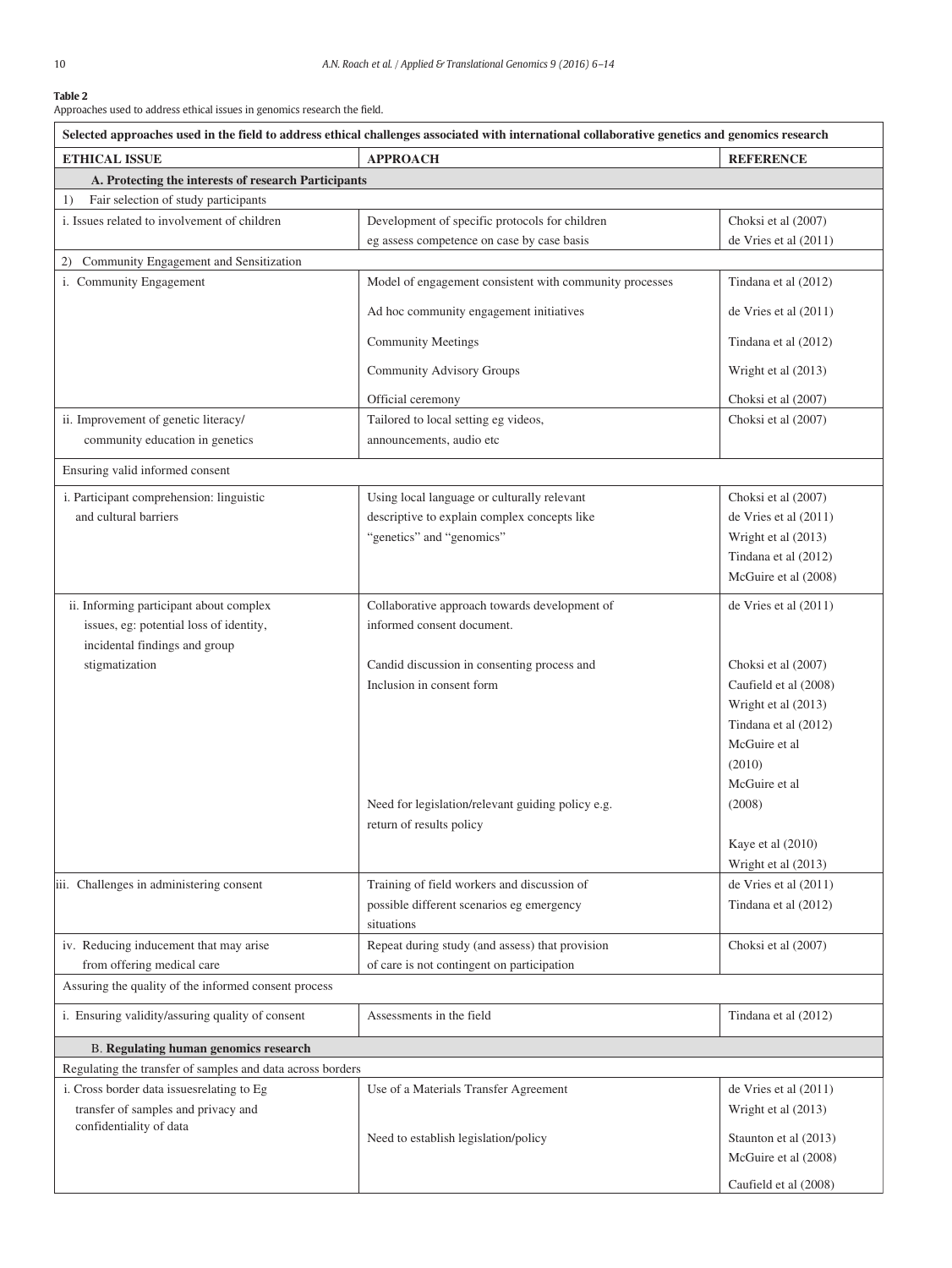| Regulating the secondary use of samples and data |                                                        |                       |  |  |
|--------------------------------------------------|--------------------------------------------------------|-----------------------|--|--|
| ii. Secondary use of samples in a manner         | Governance Structure eg. Data Access                   | Choksi et al (2006)   |  |  |
| consistent with participants' consent            | Committee or data sharing/access policy                | Parker et al (2009)   |  |  |
| (data access) or sharing of data in              |                                                        | Caufield et al (2008) |  |  |
| general for research purposes                    |                                                        | Wright et al (2013)   |  |  |
|                                                  |                                                        | Kaye et al (2010)     |  |  |
|                                                  |                                                        |                       |  |  |
|                                                  | Mechanism to facilitate communicat ion/data            | McGuire et al         |  |  |
|                                                  | release between researchers and participants eg online | (2010)                |  |  |
|                                                  | Certificates of Confidentiality                        |                       |  |  |
|                                                  |                                                        | McGuire et al         |  |  |
|                                                  |                                                        | (2010)                |  |  |
| Acquiring necessary ethics Approvals             |                                                        |                       |  |  |
| iii. Ethics review                               | Ethics approvals from all partners                     | Caufield et al (2008) |  |  |
|                                                  |                                                        | de Vries et al (2011) |  |  |
|                                                  |                                                        | Wright et al (2013)   |  |  |
| C. Capacity building of local community          |                                                        |                       |  |  |
| Capacity building in TT                          |                                                        |                       |  |  |
| Building capacity of local researchers           | Training of local researchers in analysis of           | de Vries et al (2011) |  |  |
|                                                  | genomic data                                           |                       |  |  |
|                                                  |                                                        |                       |  |  |
|                                                  | Workshops for local RECs/IRBs                          | Wright et al (2013)   |  |  |
|                                                  | Development of a software to allow for remote          | de Vries et al (2011) |  |  |
|                                                  | analysis of genomic data                               |                       |  |  |
|                                                  |                                                        |                       |  |  |
|                                                  | PhD. Studentship to investigate ethical issues         | de Vries et al (2011) |  |  |
|                                                  | Policies/relationships guiding how data is released    | Choksi et al (2006)   |  |  |

ranging from wealthy suburban neighborhoods, with established street signs and extensive postal systems that were easily accessible, to extremely rural and highly impoverished areas, with houses that were not present on town maps, a corresponding post system that was not as structured, and terrain that at times was accessible only via footpaths. As a result, a more personal, labor and resource intensive strategy of participant engagement was devised. Further, based on the premise that informed consent starts at the first moment of contact with potential participants, participant engagement strategies were designed to uphold the voluntariness of informed consent as well as reduce any possibility of undue influence.

All potential target areas were assessed individually and engagement protocols were reviewed and tailored to suit the specific community. Some people were recruited at the time they attended clinic for their eye exam, and under these circumstances care was taken to ensure that the participants did not feel pressure to participate [\(Chokshi et al.,](#page-8-0) [2007](#page-8-0)). A majority of participants were recontacted afterwards and invited to participate in the GSNESTT. The method for recontact involved using a telephone script as a guide, and calling each potential participant. Once potential participants indicated that they were not interested in learning more about the study, they were not contacted again. Following telephone contact, the team visited communities wearing NESTT uniforms and a blow horn was used to announce the days that the study team would be visiting. A brochure which outlined the purpose of the Genetics substudy, the risks and benefits, and procedures

involved, was left with each household and participants were given the consent form to review.

3.1.1.3. Ensuring valid informed consent. Recognizing the value of a collaborative approach to developing the informed consent document [\(de Vries et al., 2011\)](#page-8-0), the GSNESTT informed consent form was developed in an iterative fashion with input from stakeholders including researchers at the collaborating institutions, and in accordance with international best practice. With the assistance of a local geneticist trained in research ethics and the conduct of genetics research in underrepresented communities, a genetics team was trained specifically to obtain informed consent and collect samples at the individual level. Training included using local analogies to explain complex terms; collecting consent in various settings – from the clinic to under a tree in a yard; and discussing complex ethical issues like incidental findings, recontact, biobanking, and the limits of privacy and confidentiality [\(Chokshi et al., 2007; de Vries et al., 2011; Wright et al., 2013; Tindana](#page-8-0) [et al., 2012; McGuire et al., 2008\)](#page-8-0).

Although not discussed in the literature, the GSNESTT team enlisted a local holding a Masters level degree in clinical psychology as an added safeguard to address issues related to the comprehension level of potential participants. This individual, who also received the study specific training alongside the team, was selected to lead the GSNESTT consenting group and helped to ensure that the team recognized verbal and nonverbal cues indicating poor comprehension, possible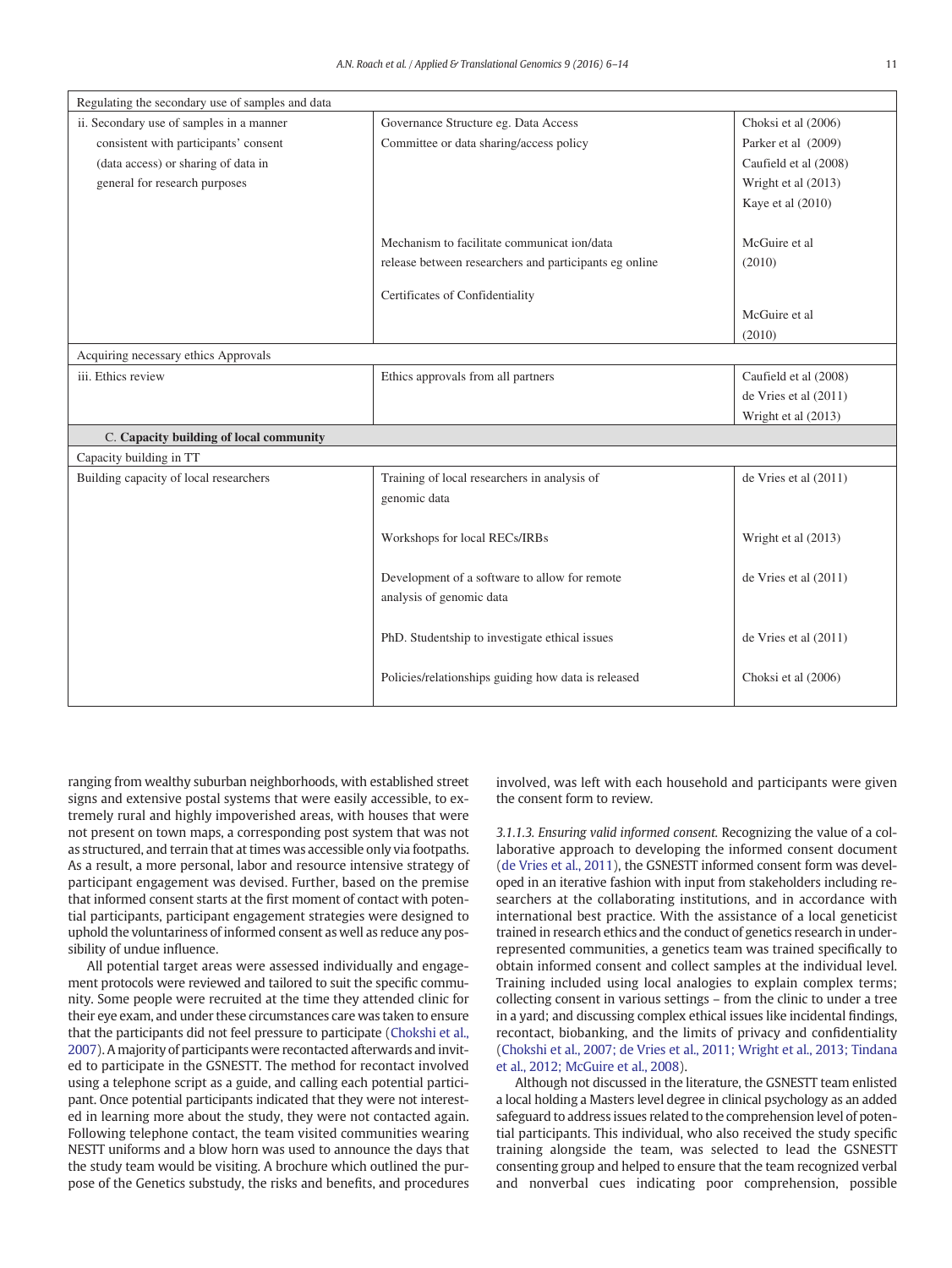#### <span id="page-6-0"></span>Table 3

Areas of the CIOMS Guidelines addressed in the GSNESTT.

| <b>CIOMS</b> Guideline                                                                                                                                    | <b>Addressed</b> | <b>Not</b><br><b>Addressed</b> | <b>Not</b><br>applicable |
|-----------------------------------------------------------------------------------------------------------------------------------------------------------|------------------|--------------------------------|--------------------------|
| Guideline 1: Ethical justification and scientific validity of biomedical                                                                                  |                  |                                |                          |
| research involving human beings                                                                                                                           |                  |                                |                          |
| Guideline 2: Ethical review committees                                                                                                                    |                  |                                |                          |
| Guideline 3: Ethical review of externally sponsored research                                                                                              |                  |                                |                          |
| Guideline 4: Individual informed consent                                                                                                                  |                  |                                |                          |
| Guideline 5: Obtaining informed consent: Essential information for<br>prospective research subjects                                                       |                  |                                |                          |
| Guideline 6: Obtaining informed consent: Obligations of sponsors                                                                                          |                  |                                |                          |
| and investigators                                                                                                                                         |                  |                                |                          |
| Guideline 7: Inducement to participate                                                                                                                    |                  |                                |                          |
| Guideline 8: Benefits and risks of study participation                                                                                                    |                  |                                |                          |
| Guideline 9: Special limitations on risk when research                                                                                                    |                  |                                |                          |
| involves individuals who are not capable of giving informed consent                                                                                       |                  |                                |                          |
| Guideline 10: Research in populations and communities with limited                                                                                        |                  |                                |                          |
| resources                                                                                                                                                 |                  |                                |                          |
| Guideline 11: Choice of control in clinical trials                                                                                                        |                  |                                |                          |
| Guideline 12: Equitable distribution of burdens and benefits in the                                                                                       |                  |                                |                          |
| selection of groups of subjects in research                                                                                                               |                  |                                |                          |
| Guideline 13: Research involving vulnerable persons                                                                                                       |                  |                                |                          |
| Guideline 14: Research involving children                                                                                                                 |                  |                                |                          |
| Guideline 15: Research involving individuals who by reason of<br>mental or behavioural disorders are not capable of giving adequately<br>informed consent |                  |                                |                          |
| Guideline 16: Women as research subjects                                                                                                                  |                  |                                |                          |
| Guideline 17: Pregnant women as research participants.                                                                                                    |                  |                                |                          |
| Guideline 18: Safeguarding confidentiality                                                                                                                |                  |                                |                          |
| Guideline 19: Right of injured subjects to treatment and compensation                                                                                     |                  |                                |                          |
| Guideline 20: Strengthening capacity for ethical and scientific<br>review and biomedical research                                                         |                  |                                |                          |
| Guideline 21: Ethical obligation of external sponsors to provide<br>health-care services                                                                  |                  |                                |                          |

therapeutic misconceptions, and other indications that potential participants felt unduly influenced or coerced to participate in the study.

3.1.1.4. Assuring the quality of the informed consent process. [Tindana et al.](#page-8-0) [\(2012\)](#page-8-0) includes discussion on assuring the quality of the informed consent process. The GSNESTT addressed this issue by undertaking an audit of the informed consent process during the pilot phase of the study. For the purpose of this audit a transdisciplinary team of observers was assembled. This included members of the NESTT Sample Governance Committee and NESTT Steering Committee. In addition, to ensure transparency and independent review, other stakeholders were invited, including a representative from the Ministry of Health, a representative of the inter-religious organization, and a well-established bioethicist from a regional public health agency.

The audit team visited the survey team in the clinic, and was asked to document, on audit proforma, whether ethical standards and requirements were being met, and whether the procedures employed in the field upheld best practices in the area, and were consistent with those set out in the approved study protocols. Specifically, the team was asked to ensure that: a) participants were being consented adequately and free of coercion; b) participants comprehended what they were consenting to; c) participants' (research subject) rights were being upheld; and d) participant samples were being appropriately collected. They were also asked to document their observations regarding steps taken to ensure participant privacy and confidentiality, and the environment in which the study was taking place. The audit team submitted a report, which indicated that no direct breach of participants' rights was observed and that participants' samples appeared to be appropriately collected. However, areas for improvement were also noted, which were submitted in the form of recommendations to the NESTT Steering Committee. Briefly the main change included giving the study participants more time to process the details and implications of the study before consent was taken, and this change was adopted by the survey team.

# 3.1.2. Regulating human genomics research

3.1.2.1. Acquiring necessary ethics approvals. From an ethical perspective, perhaps the most challenging aspect of this study was ensuring that the research was well-regulated given the absence of local policy. To begin,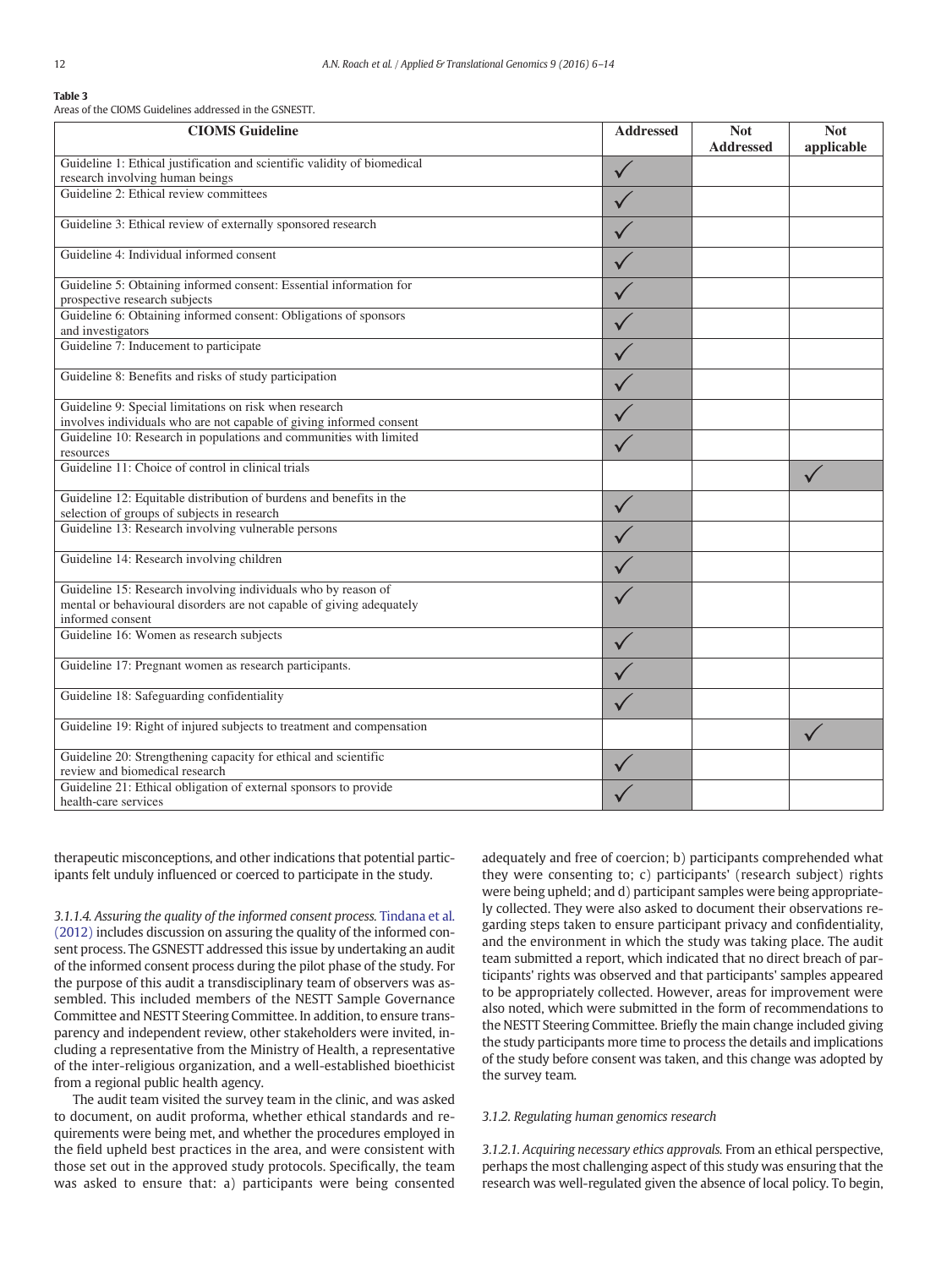the NESTT Steering Committee and funders recognized that it was essential for the Genetics substudy to receive ethics approval from the collaborating academic institutions and the local Ministry of Health – an approach consistent with Caulfi[eld et al. \(2008\),](#page-8-0) [de Vries et al. \(2011\),](#page-8-0) and [Wright et al. \(2013\)](#page-8-0). In total, the study received ethics approvals from 4 ethics committees located in 3 different countries, each with their own standards and list of requirements. Notwithstanding the procedural delays and logistical challenges, meeting the requirements of these multiple committees ensured that the proposed study met both local and international standards in research ethics.

3.1.2.2. Regulating transfer of samples and data across borders. Additionally, it was decided that a Materials Transfer Agreement (MTA) was critical to regulate the transfer of samples abroad [\(de Vries et al., 2011;](#page-8-0) [Wright et al., 2013\)](#page-8-0). As a result, a three-way MTA was developed and signed by the three collaborating universities: The University of the West Indies, Duke University and Anglia Ruskin University. Key areas addressed in this MTA included the purpose of transferring the materials to Duke University and limits of use, applicable laws regulating the handling of the samples and privacy and confidentiality of data.

3.1.2.3. Regulating secondary use of data. A Sample Governance Committee (SGC) was established to oversee the future use of, and access to, DNA extracted from samples collected in this study [\(Chokshi et al.,](#page-8-0) 2006; Parker et al., 2009; Caulfi[eld et al., 2008; Wright et al., 2013;](#page-8-0) [Kaye et al., 2010](#page-8-0)). This diverse team comprised members of all three academic institutions, the Ministry of Health, and independent local scientists. The principal duties of the SGC included advising on secondary uses and analyses for the purposes of academic outputs.

An important role of the SGC was to ensure sample use in compliance with the permissions received from the participants. To facilitate this, a coded database was created containing information from consent forms regarding varying limits of use that were agreed upon individually by each participant. Specifically, this database contained information on whether permission was granted for DNA to be used for only NESTT study research; for other research involving eye and cardiovascular disease; or for inclusion in the Duke biobank, for general biomedical research. The database also contained other information about participant preference regarding 1) being informed about incidental findings; and 2) being re-contacted for future studies.

#### 3.1.3. Protecting the interests of scientists in the host country

3.1.3.1. Capacity building in TT. Whenever international collaborative research is conducted in lesser developed countries there is always a concern that the interests of scientists in the host country should be protected. To account for this, the GSNESTT included several efforts to build capacity in the host country. For example, all local members of the study team were provided with basic education in genetics and trained to convey genetic information and identify ethical, legal and social issues associated with genetics/genomics research.

In addition several local professionals were included in the GSNESTT. Specifically, a local human geneticist was employed as a consultant to the study and an individual trained in clinical psychology was employed to lead consenting efforts. Local scientists were selected to lead subcommittees, including the Sample Governance Committee. It was also agreed that local collaborating investigators would co-author publications arising from the study. Inspired partly by the GSNESTT, an article was published highlighting the need to build capacity for genetics and genomics research in TT and the wider region ([Roach et al., 2015](#page-8-0)). Provision was also made for local scientists, through application to the Sample Governance Committee, to have access to the de-identified data generated through the GSNESTT for research.

Building on the work of the GSNESTT project, the local geneticist was hired by the local university to build a research ethics curriculum, train healthcare students in the ethical, legal and social implications of genetics research, and serve on the University's research ethics committee. This expanded the curriculum and added expertise to the research ethics committee at the university, and also reflected the university's recognition of the importance of building capacity in this area.

#### 3.2. Consistency with international guidelines

A summary of the areas of the International Ethical Guidelines for Biomedical Research Involving Human Subjects herein referred to as CIOMS ([CIOMS, 2002](#page-8-0)) that was covered in the GSNESTT study is presented in [Table 3.](#page-6-0) Briefly, 19 of the 21 ethical guidelines included in the CIOMS were considered. Of the remaining 2 guidelines, "Guideline 11: Choice of Clinical Trials", was not considered because the GSNESTT was not a clinical trial; and "Guideline 19: Right of injured subjects to treatment and compensation", was not considered because the donation of a saliva sample for the GSNESTT was considered to confer minimal risk of causing injury. It must also be noted that in TT, public health care that is free at the point of delivery is provided to all citizens by the Ministry of Health who sponsored the research.

#### 4. Discussion

In summary, eight key areas of concern were identified as requiring special attention for human genetics and genomics research in TT: 1) fair selection of study participants, 2) community engagement and sensitization; 3) ensuring valid informed consent; 4) assuring the quality of the informed consent process; 5) acquiring necessary ethics approvals; 6) regulating the transfer of data across borders; 7) regulating the secondary use of data; and 8) Capacity-building in TT. Using strategies identified in the literature, combined with novel approaches and responsiveness to challenges encountered in the field, we were able to develop a culturally appropriate, multifaceted strategy to address potential ethical challenges in the GSNESTT.

Specifically, in addressing issues of fair selection of study participants we decided to exclude children as participants. Related to issues of fair selection, community engagement and sensitization was viewed as crucial to recruiting participants who may be research-naïve. As a result an extensive community engagement and sensitization plan was developed which took into account the culture and diversity of communities targeted. To ensure valid informed consent, several strategies were used including the involvement of local expertise and training of the consent team. Issues related to comprehension were further addressed by involving an individual trained in clinical psychology as a member of the consenting team. Additionally, the quality of the informed consent process was assured through an independent audit. The study acquired ethics approvals from all institutions involved and the local Ministry of Health, and issues related to the transfer and secondary use of samples and data were addressed through a legally binding Materials Transfer Agreement and a Sample Governance Committee, respectively. Finally as all international collaborative research projects should seek to build capacity in the host country, several mechanisms were put in place to protect the interests of scientists in TT.

#### 4.1. Unexpected challenges

Every research project faces unexpected challenges. One unexpected challenge was the time required to develop and implement this ethical framework, and to receive the necessary ethics committee approvals. This resulted in a delayed start of the GSNESTT relative to the start of the epidemiological survey. In the end, this delay affected the GSNESTT participant recruitment process. A second unexpected challenge was the development of a negative public campaign, launched by stakeholders opposed to the genomics research project. This aimed to dissuade the population from participating in both the main epidemiological and genetics studies. The campaign utilized newspaper